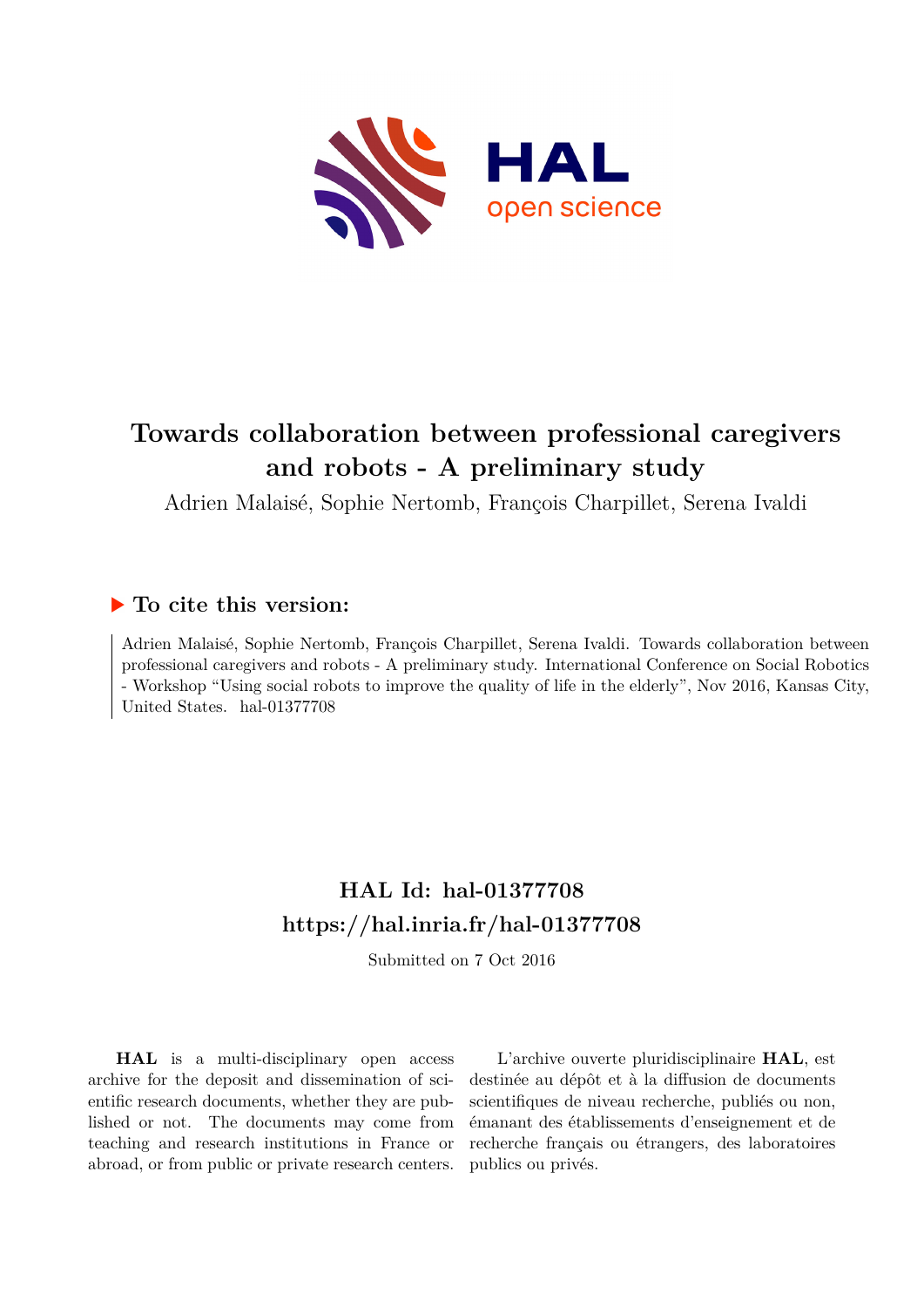# Towards collaboration between professional caregivers and robots - A preliminary study

Adrien Malaisé<sup>1</sup>, Sophie Nertomb<sup>2</sup>, Francois Charpillet<sup>1</sup>, Serena Ivaldi<sup>1</sup>

<sup>1</sup> Inria, Villers-lès-Nancy, F-54600, France; Loria, UMR n.7503, CNRS & Univ. Lorraine, Loria, Vandoeuvre-lès-Nancy, F-54500, France. name.surname@inria.fr <sup>2</sup> INTERPSY (EA 4432), Université de Lorraine, Nancy.

Abstract. In this paper, we address the question of which potential use of a robot in a health-care environment is imagined by people that are not experts in robotics, and how these people imagine to teach new movements to a robot. We report on the preliminary results of our investigation, in which we conducted 40 interviews with non-experts in robotics and a focus group with professional caregivers.

Keywords: Human robot interaction, Assistive robotics

### 1 Introduction

This paper reports on the preliminary results of our investigation on the use of robots by professional caregivers in a nursing facility for elderly care. The use of assisted living technologies and robots in health-care facilities, particularly for the elderly, has been advocated for decades [Jaschinski and Ben Allouch, 2015], [Topo, 2009]. It is important to investigate how a robot can be introduced in such facilities and whether it could be accepted by patients and professional caregivers. We recently started such a study focusing on our town and its numerous facilities for elderly care, to compare with similar studies in other countries [Heerink et al., 2010].

Our goal here is to evaluate how caregivers could perceive robots and which type of use they imagine for a robot to help them in their work. The attitude towards robot could influence their intention to use the robot for functional tasks or for social entertainment [Gaudiello et al., 2016].

We are also interested by the method they imagine to teach new movements to robots and whether they see operating the robot as a potential part of their work. Indeed, a robot has to be easily controllable by people that are not experts in robotics in such a context, and users could need to add new functions to the robots. Recently, [Novanda et al., 2016] investigated touch, speech and gestures for teaching a robot a nursery rhyme, finding that users do not prefer a particular modality but enjoy less touching the robot. In a previous study with 40 adults we investigated the people's preference towards two different interfaces, and evaluated also their attitude towards kinestethic teaching [Marichal et al., 2016]. In the robotics community kinesthetic teaching is a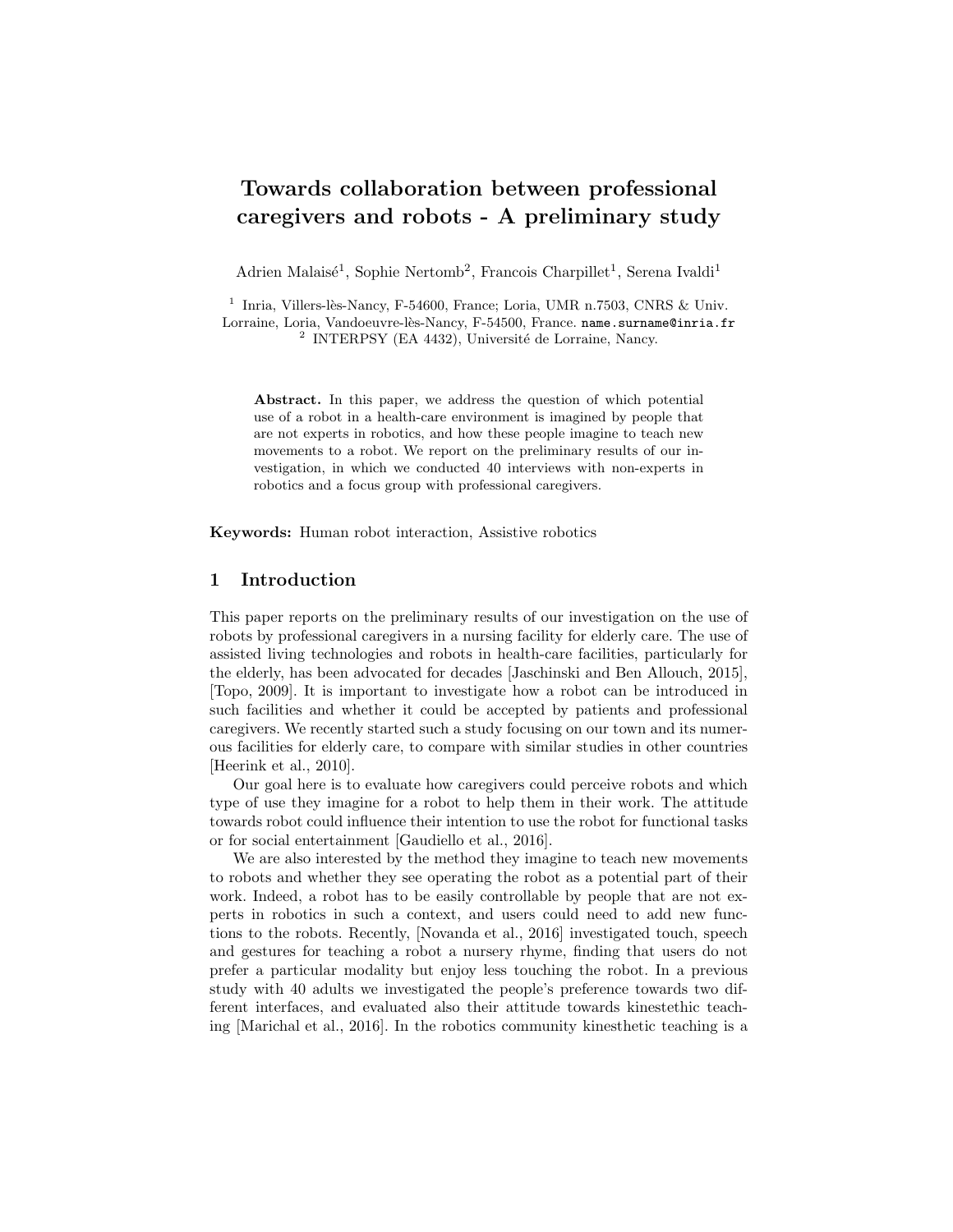widely used method for showing new gestures to the robot and programming it by demonstration [Billard et al., 2008]. The "teacher" is usually a robotics expert. However, there are few examples in the literature where ordinary people interact physically with the robot, and their attitudes toward robots may influence their performance in the interaction [Ivaldi et al., 2016]. Therefore, we are also interested in investigating if kinesthetic teaching is perceived as an intuitive and desirable method by non-experts in robotics, especially by caregivers.

Our study was split in two phases: in the first we conducted semi-directed interviews with ordinary people, while in the second we carried out a focus group with caregivers.

# 2 Interviews

Forty voluntary adults without expertise in robotics participated to our interviews (age =  $36.28 \pm 12.57$ ; M=20, W=20). The interviews took place in our laboratory (in Inria Nancy, France) after an interaction with the Kinova Jaco robotic arm with a joystick and a graphical user interface (GUI). The experimental protocol is described in [Marichal et al., 2016]. We asked participants how they would like to teach new movements to a robot. The most cited method was the imitation of the human movements  $(n=19)$ , with a camera or with sensors on the human arm. Seven participants cited they would use the joystick or the GUI they had already tested. The other cited methods were the use of brain-computer interface to control the robot  $(n=3)$ , and the voice control  $(n=4)$ . Four participants didn't cite a specific method, and thought the only way was to program directly the robot with a computer to teach new movements.

Only two participants immediately mentioned the kinesthetic teaching method. Five other participants proposed this method after thinking for some time. Interestingly, when we suggested this method to the participants, most of them said this would be efficient and easy to use for them.

We used the results of these interviews to prepare our focus groups.

# 3 Focus group with professional caregivers

We conducted a preliminary focus group with three professional caregivers (three women,  $\text{age} = 32 \pm 1$ ) working in the same health-care facility in Nancy, France. One of them was expert in ergonomic. The focus group lasted two hours. In the first part of the focus group, we presented two different robots: a robotic arm (Kinova Jaco) and a humanoid robot (Softbank Robotics Pepper). Figure 1 shows the pictures presented during this part. We used also a short video of each robot to show their movements. We asked to the participants which use they imagined for each robot in their professional context. In a second part, we asked how they imagined to interact with the robot in order to teach new movements.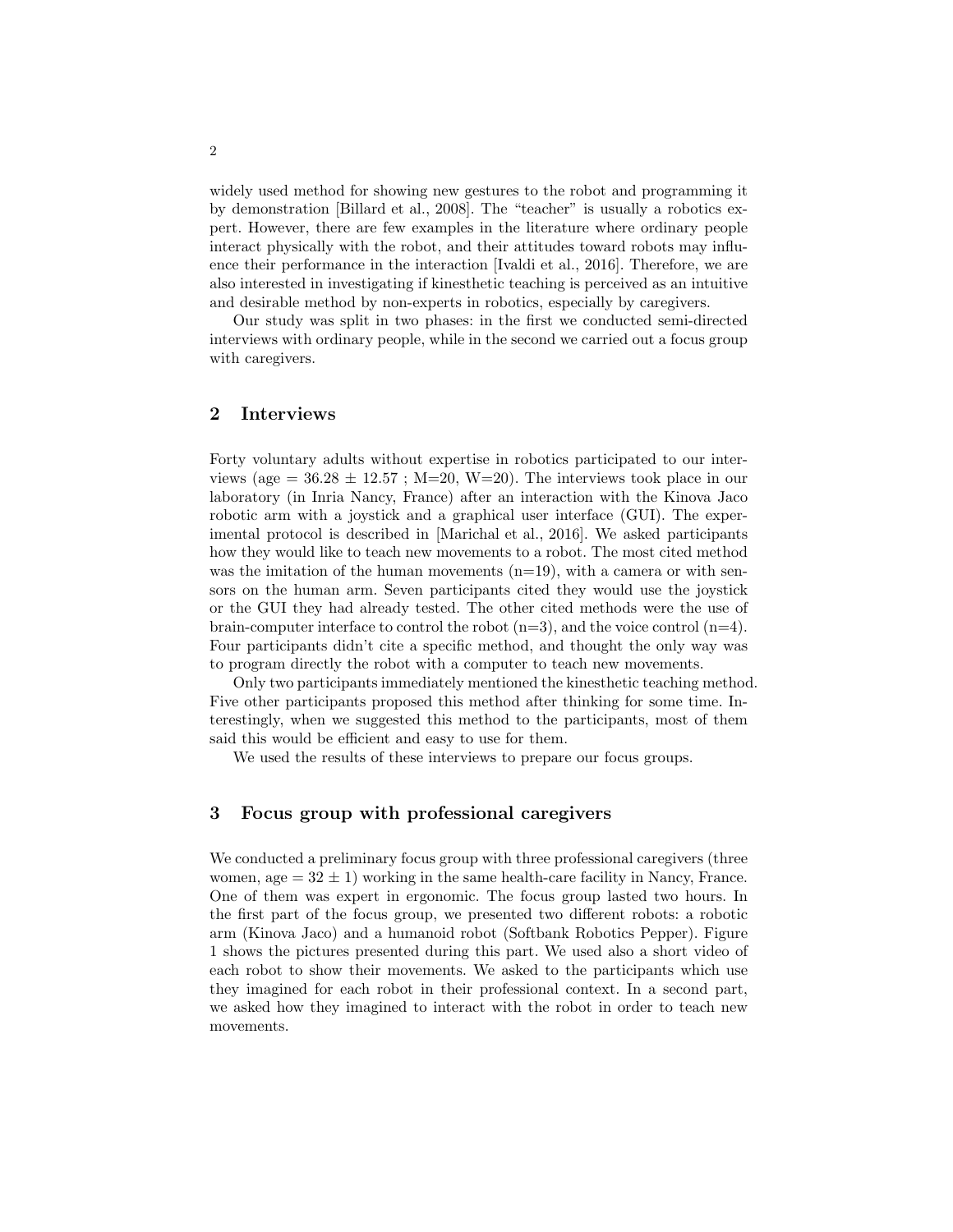

Fig. 1. The robot pictures presented during the focus group : (A) the Jaco robotic arm of Kinova, (B) the Pepper humanoid robot of Softbank Robotics.

#### 3.1 Use of a robotic arm

After seeing the picture of the robot, the participants imagined to use this robot as a replacement for a person who cannot move his arms. After seeing the video, they said it could be used to help a patient to stand up. One participant suggested to use it as an help for meals (i.e., to help feeding the patients). It could also be used to grab objects that have fallen on the floor, or objects in height. Indeed, the participants said that patients often call them to their rooms just to pick up objects, which they perceive as a waste of time in their work. The imagined use for this robot was "functional".

#### 3.2 Use of a humanoid robot

In contrast to the previous robot, the imagined use of the Pepper robot was more "social". They imagined to use this robot for entertainment (dancing with patients, showing photos...). Also, a reminder function was imagined, e.g., to remind the patients the time to shower. They also suggested to use it to give information, as the time or the activity of the day. However, one participant perceived this robot as a companion, but not as a true help for the caregivers.

After watching the video, the participants imagined to use it as a surveillance device, especially during the night. It could promptly inform the professional caregiver in case of a detected fall.

#### 3.3 Teaching new functions

When we asked how the participants imagined to teach new functions to the robot, their first idea was by imitation: the human makes a gesture, and the robot replicates this movement. However, they reckoned the fact that the different number of joints between the robotic arm and the human arm could make it difficult in practice. Another cited method was the voice control.

We presented in videos four types of interaction: a joystick, a GUI, an imitation interaction using the Leapmotion sensor, and kinesthetic teaching. The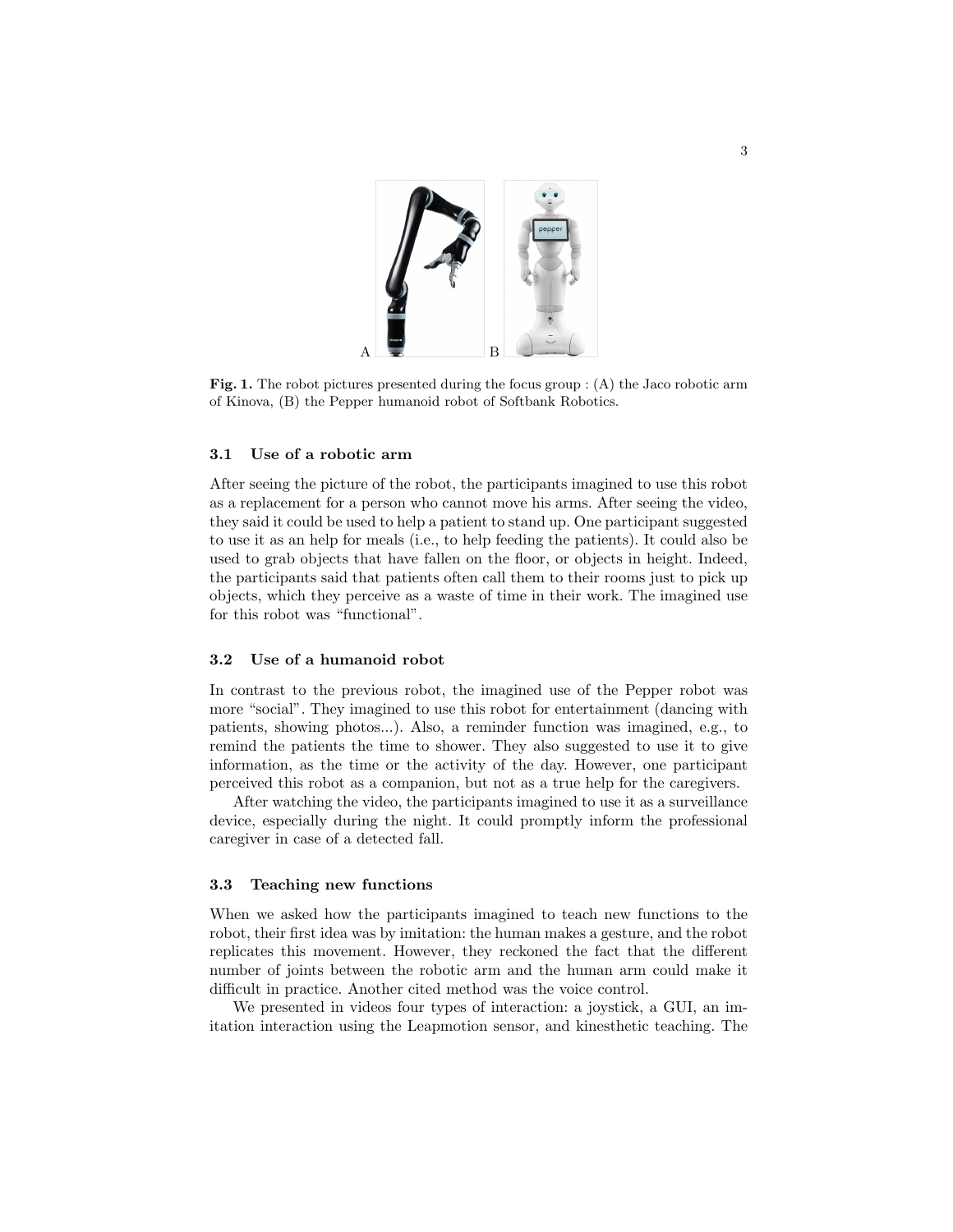participants confirmed their idea that the imitation was the best option for teaching a new movement. This method was perceived easier and faster to use. However, for tasks that require precision, they said that the kinesthetic method was the best alternative. The participants said that the joystick and the GUI were slower to use. One of participants said that the joystick could be "funny" to use.

#### 3.4 Robot acceptance in a professional context

When we asked which one of the two robots could be the most useful to use in their professional context, one participant answered the Pepper robot as it was seemingly multi-functional. Another participant said that it could be the Jaco robotic arm, as the Pepper could not pick up fallen objects on the floor, and she preferred the more functional aspect of the arm. The last participant would like a mixed between both, but preferred the Pepper if she had to choose only one, for the same reason given by the first participant (multiple functions).

The three participants said they would accept the help of a robot during their work. They perceived the robots as a help to gain more time in their work. Moreover, if a robot as the Jaco robotic arm could help to stand up the patient, the participants said it could avoid back pain: "The problem in our work is the back" ("Le problème dans notre corps de métier, c'est le dos").

All the participants said they would accept to attend a formation if it is necessary to learn how to use the robot. According to them, the benefit would be important. Moreover, if the method to teach new movements was easy and fast to use, they said they could accept to do it themselves, and not asking the technician of their facility.

### 4 Conclusion

In this paper, we report on the interviews with 40 adults about the method to teach a robot a new movement. Almost no participant suggested to use kinesthetic teaching in the interviews. However, according to the interviews and then the focus group, this method was seen as effective for some tasks.

We presented the preliminary results of our study on how professional caregivers could perceive the use of robots to help them during their work. We cannot make a general conclusion with only one focus group with three participants at this stage. However, we found some interesting results in our early investigation. Indeed, all the participants to the focus group (professional caregivers) seem keen to accept to work with robots and they acknowledge a potential benefit to the use of a robot to relieve them from the burden of some tasks. This result could be biased by the relative young age of the focus group's participants. However it encourages us to continue the investigation. We will keep conducting more focus groups with other caregivers, including families of the patients, to evaluate the acceptance of a robot as a support for caregiving, identify the best robot for their needs and the tasks where it could intervene. In the future, we plan to